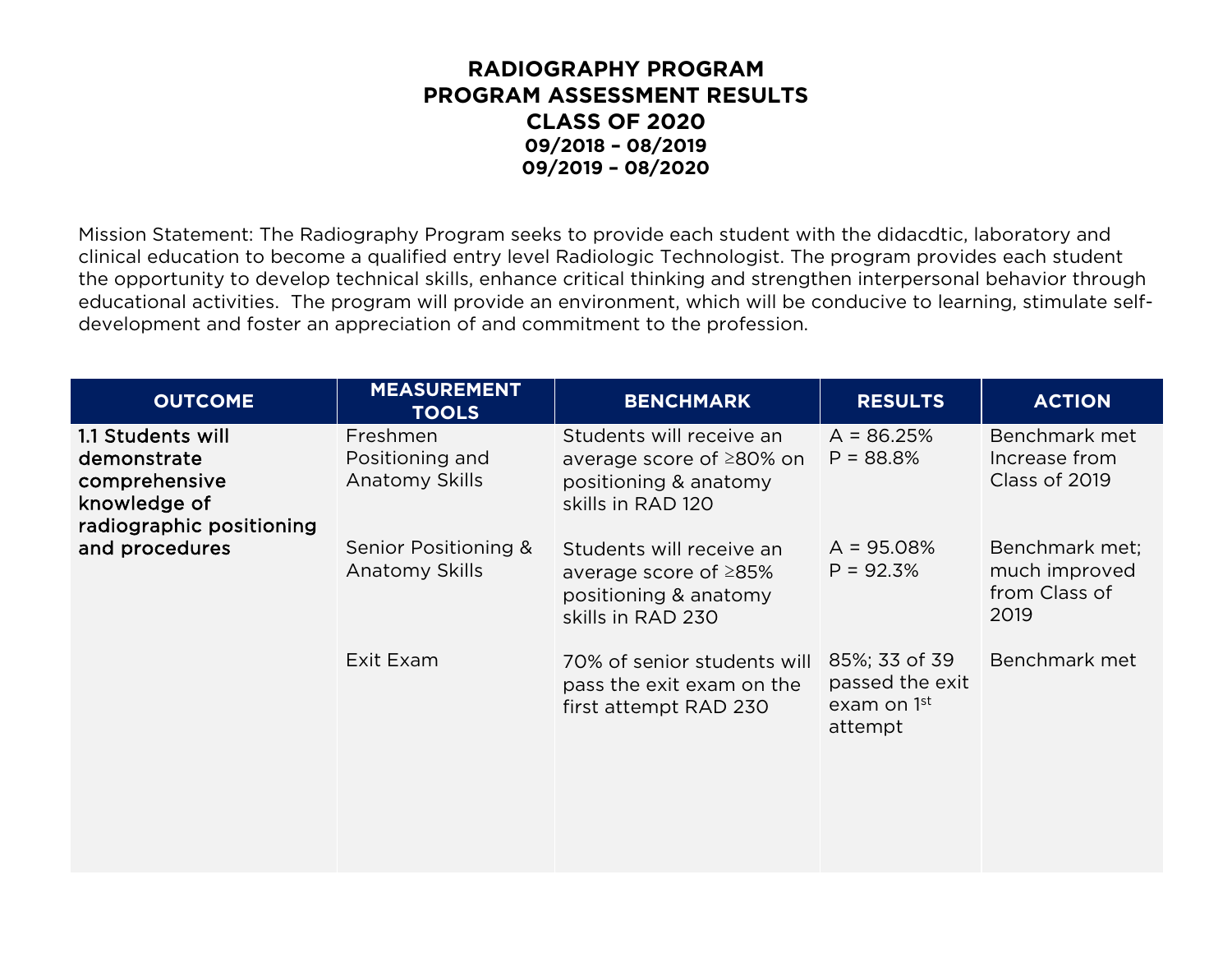| <b>OUTCOME</b> | <b>MEASUREMENT</b><br><b>TOOLS</b>                               | <b>BENCHMARK</b>                                                                                                                                                                                             | <b>RESULTS</b>                                            | <b>ACTION</b>                                                 |
|----------------|------------------------------------------------------------------|--------------------------------------------------------------------------------------------------------------------------------------------------------------------------------------------------------------|-----------------------------------------------------------|---------------------------------------------------------------|
|                | RAD 204 Test I<br>Comprehensive<br>Exam of first year<br>courses | 60% of students will score<br>a grade of $\geq$ 65 on this<br>exam, given no studying<br>preparation                                                                                                         | 85% of<br>students<br>scored above<br>65; 13% below<br>65 | Benchmark met<br>and much<br>improved from<br>Class of 2019   |
|                | <b>Graduate Survey</b>                                           | Responding graduates will<br>respond to question 2 on<br>the graduate survey with a<br>$\geq$ 4 on a 5 point scale                                                                                           | 5(5)                                                      | Too few returns<br>of survey                                  |
|                | <b>Employer Survey</b>                                           | Employers responding will<br>indicate they were<br>satisfied with the graduate<br>ability to perform<br>procedures by a score of $\ge$<br>4 on question 2 and 7 of<br>the employer survey (5<br>point scale) | $Q2 = 4.00(13)$<br>$Q7 = 4.46(13)$                        | Benchmark met<br>Question 7<br>improved from<br>Class of 2019 |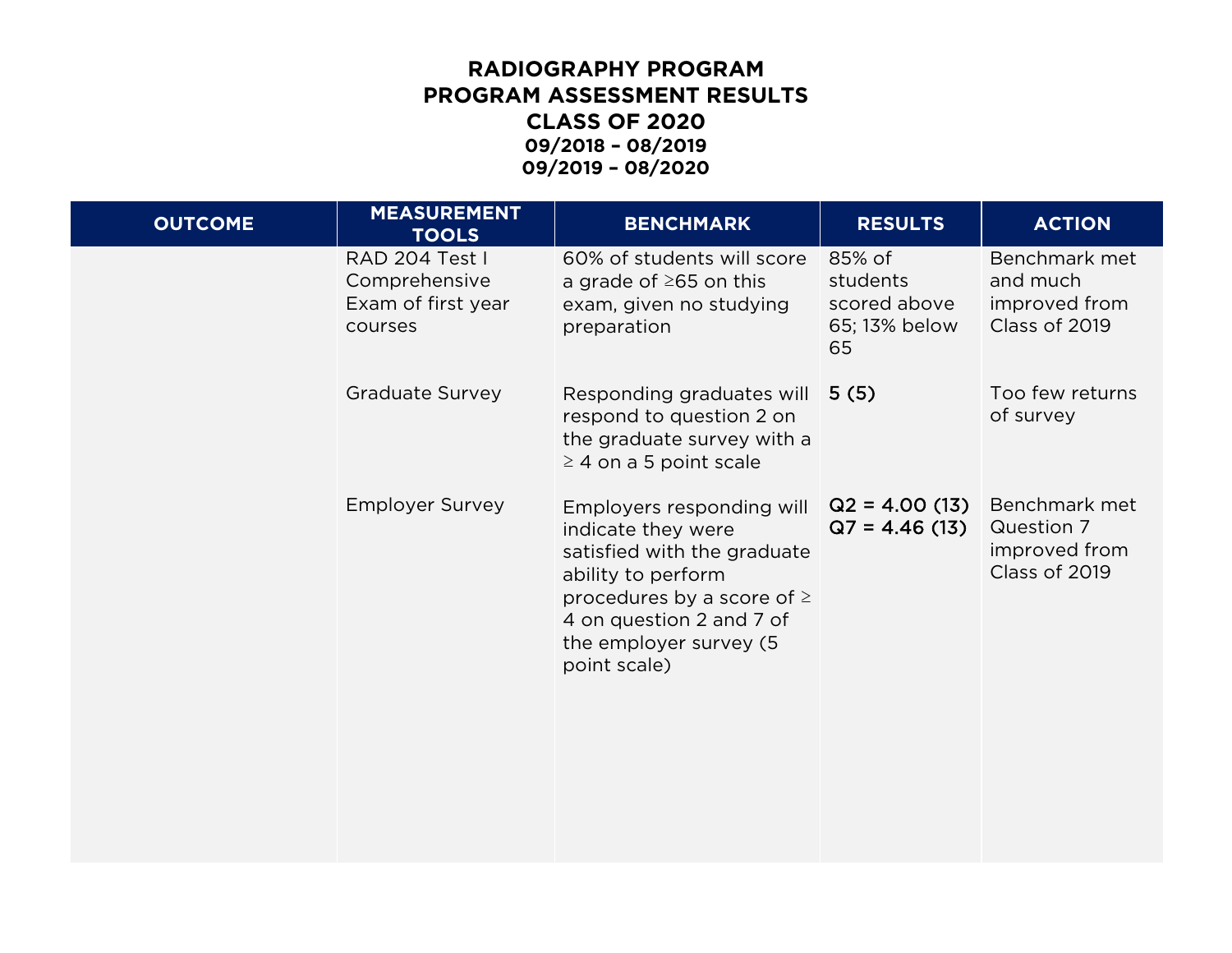| <b>OUTCOME</b>                                                                                                        | <b>MEASUREMENT</b><br><b>TOOLS</b>                                | <b>BENCHMARK</b>                                                                                                      | <b>RESULTS</b>                         | <b>ACTION</b>                                                        |
|-----------------------------------------------------------------------------------------------------------------------|-------------------------------------------------------------------|-----------------------------------------------------------------------------------------------------------------------|----------------------------------------|----------------------------------------------------------------------|
| 1.2 Students will<br>demonstrate knowledge<br>of the practice of<br>radiation protection and<br>patient safety skills | RAD 107 Test I<br>principles of<br>radiation protection           | The class average grade<br>on Test I will be ≥80%                                                                     | 89.02%                                 | Benchmark met<br>and increased<br>from previous<br>class by 6 points |
|                                                                                                                       | <b>RAD 220 Test I</b><br>principles of<br>radiation biology       | Students enrolled in RAD<br>220 will have a class<br>average of ≥80% on Test I                                        | 85%                                    | Benchmark met<br>and Class<br>average<br>improved                    |
|                                                                                                                       | <b>Positioning Skills</b><br>Question 9 in RAD<br>120 and RAD 230 | Students will properly<br>shield during positioning<br>skills testing with a score<br>of $\geq$ 9 on a 10-point scale | RAD 120 =<br>9.74                      |                                                                      |
|                                                                                                                       | <b>Clinical Competency</b><br>Evaluation Form -<br>Section C #4   | Students will average $\geq 3$<br>on a scale of 4 points in<br>RAD 117 and RAD 227                                    | $RAD$ 117 = 3.89 $\mid$ No results for | RAD 227 due to<br>COVID-19                                           |
|                                                                                                                       | Clinical Profile -<br>Section I #25 of<br>second profile          | Students will score $\geq 2.5$<br>on a 3 point scale                                                                  | No results due<br>to COVID-19          |                                                                      |
|                                                                                                                       |                                                                   |                                                                                                                       |                                        |                                                                      |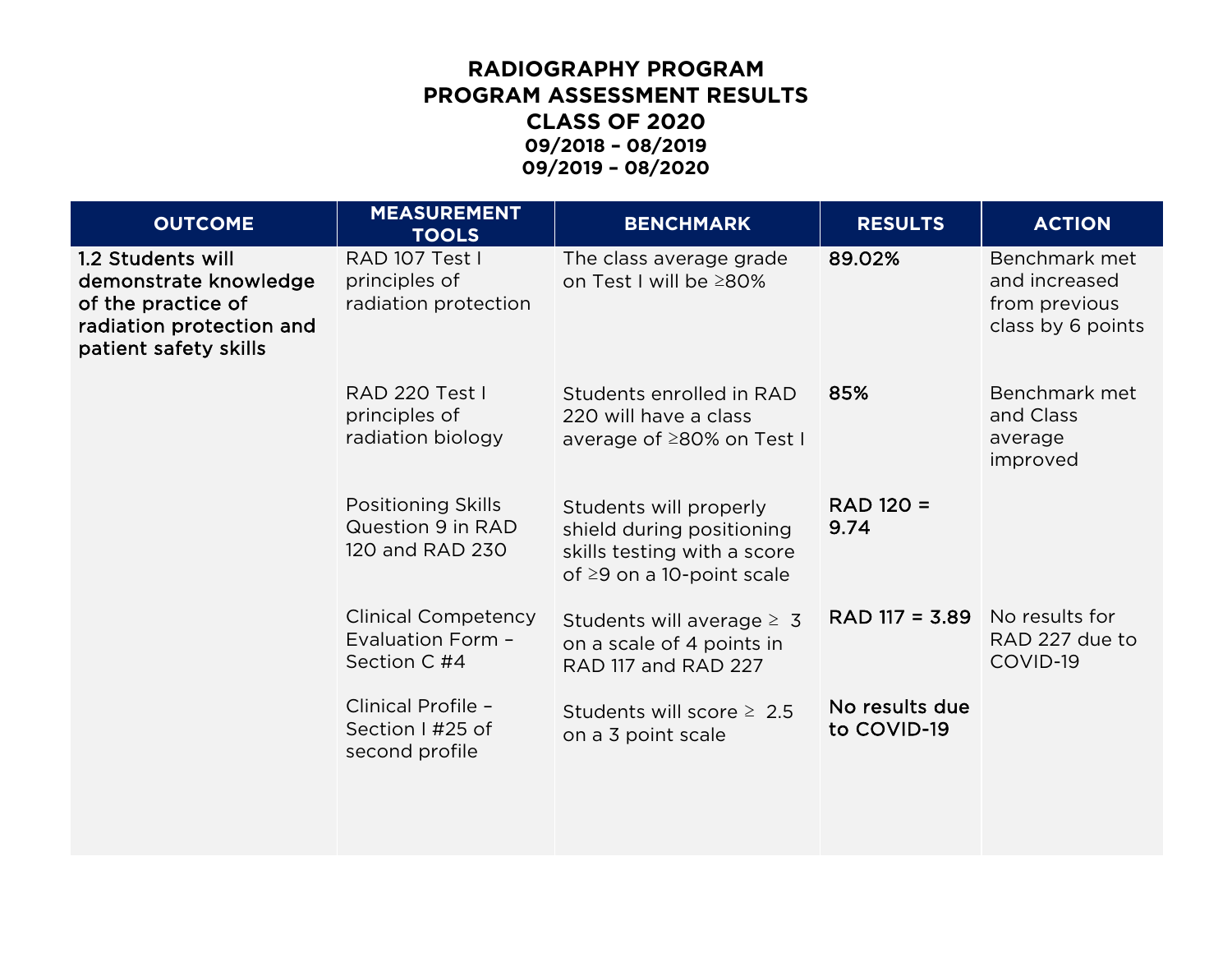| <b>OUTCOME</b>                                                   | <b>MEASUREMENT</b><br><b>TOOLS</b>                                                 | <b>BENCHMARK</b>                                                                          | <b>RESULTS</b>    | <b>ACTION</b>                                                             |
|------------------------------------------------------------------|------------------------------------------------------------------------------------|-------------------------------------------------------------------------------------------|-------------------|---------------------------------------------------------------------------|
| 2.1 Students will<br>demonstrate written<br>communication skills | Successful<br>completion of<br>written research<br>paper in RAD 207                | The students will receive<br>an average score of $\geq$ 80%                               | 92%               | Benchmark met<br>and improved by<br>3.5% points                           |
|                                                                  | Written and Oral<br>presentation in RAD<br>114                                     | Students will average<br>$\geq$ 90% on the oral and<br>written presentation               | 93.67%            | Benchmark met<br>and more<br>realistic                                    |
| 2.2 Students will<br>demonstrate oral<br>communication skills    | Oral presentation in<br>RAD 200 Pathology                                          | Students will average<br>$\geq$ 85% on the oral<br>presentation                           | 93.62%            | Benchmark met;<br>increased from<br>Class of 2019                         |
|                                                                  | <b>Employer Survey</b>                                                             | Responding employers<br>will rate graduate                                                | $Q$ 4 = 4.61 (13) |                                                                           |
|                                                                  |                                                                                    | interpersonal skills as $\geq 4$<br>or better for Question 4<br>and 5 on a 5-point scale. | $Q 5 = 4.0(13)$   |                                                                           |
|                                                                  | <b>Clinical Competency</b><br><b>Evaluation Form</b><br>Section A #5 in RAD<br>117 | Students will score $\geq$ 3 on a 3.07<br>4-point scale                                   |                   | Benchmark met;<br>there is a<br>decrease by .66<br>from previous<br>class |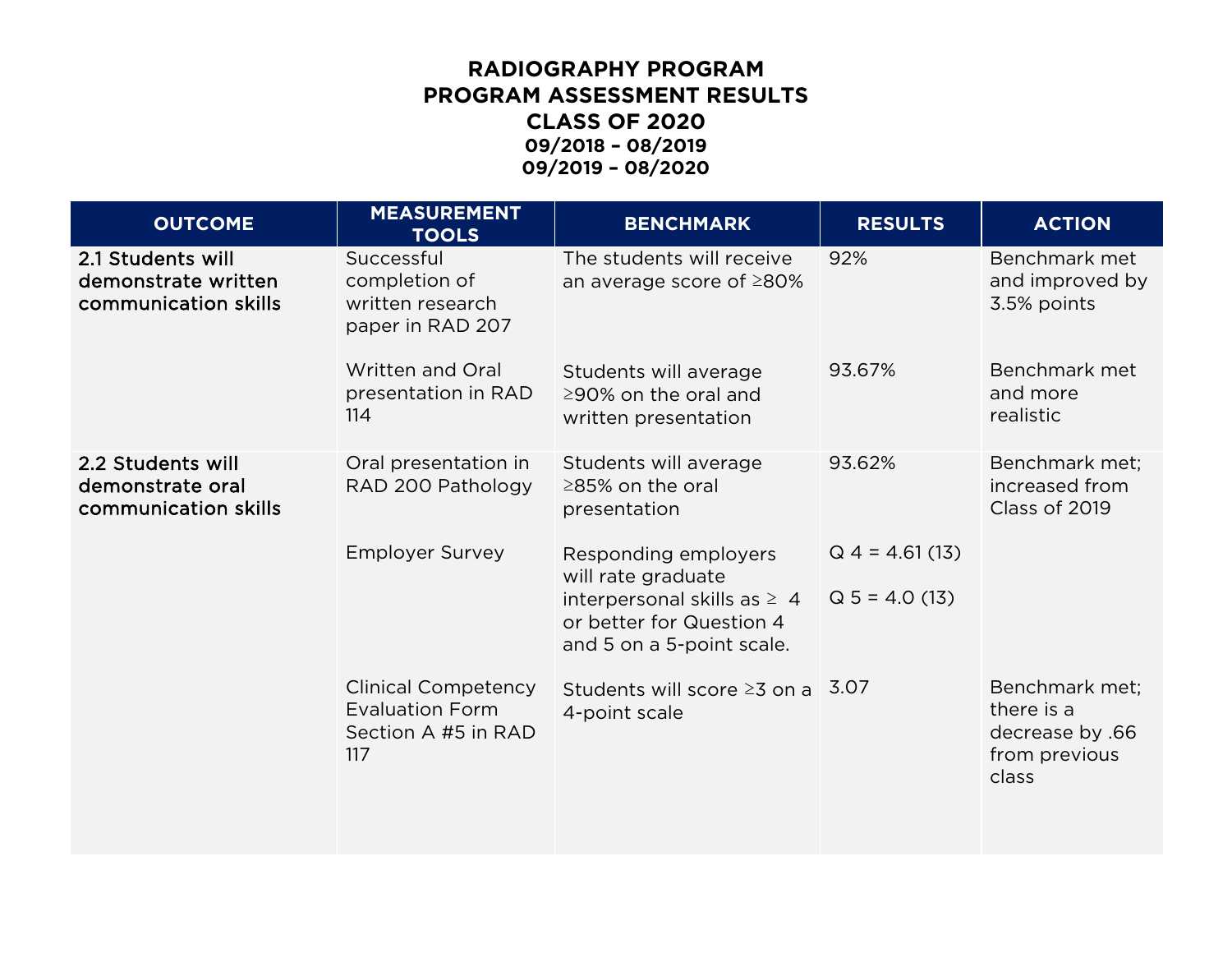| <b>OUTCOMES</b>                                                                                                                | <b>MEASUREMENT</b><br><b>TOOLS</b>                                                                  | <b>BENCHMARKS</b>                                                                                                              | <b>RESULTS</b>                               | <b>ACTION</b>                                            |
|--------------------------------------------------------------------------------------------------------------------------------|-----------------------------------------------------------------------------------------------------|--------------------------------------------------------------------------------------------------------------------------------|----------------------------------------------|----------------------------------------------------------|
| 3.1 The student will apply<br>problem solving and<br>critical thinking skills as a<br>member of the<br>healthcare team         | RAD 204 Final Exam<br>Class average                                                                 | The class average will be a 85<br>score of $\geq$ 80 on their final<br>exam                                                    |                                              | Benchmark met                                            |
|                                                                                                                                | <b>Clinical Profile</b><br>Section I item 26<br>during RAD 227                                      | Students will score a $\geq 3$ on<br>a 4-point scale                                                                           | No results for<br>RAD 227 due<br>to COVID-19 | Students not in<br>clinical $\frac{1}{2}$ of<br>semester |
|                                                                                                                                | All Trauma<br>Competency<br>Evaluation                                                              | Students will average<br>≥80% on all trauma<br>competencies during their<br>senior year of clinical for<br>RAD 213 and RAD 227 | No results for<br>RAD 227 due<br>to COVID-19 |                                                          |
| 3.2 Students will apply<br>sound judgment when<br>performing radiographs<br>on.<br>trauma, pediatric and<br>geriatric patients | <b>Clinical Competency</b><br>Evaluation Form -<br>geriatric and<br>pediatric cases<br>performed by | Students will average<br>$\geq$ 80 % on geriatric<br>competencies during RAD<br>213 and RAD 227                                | No completed<br>results due to<br>COVID-19   |                                                          |
|                                                                                                                                | students                                                                                            | Students will average<br>≥80% score on pediatric<br>competencies during RAD<br>213 and 227                                     | No completed<br>results due to<br>COVID-19   |                                                          |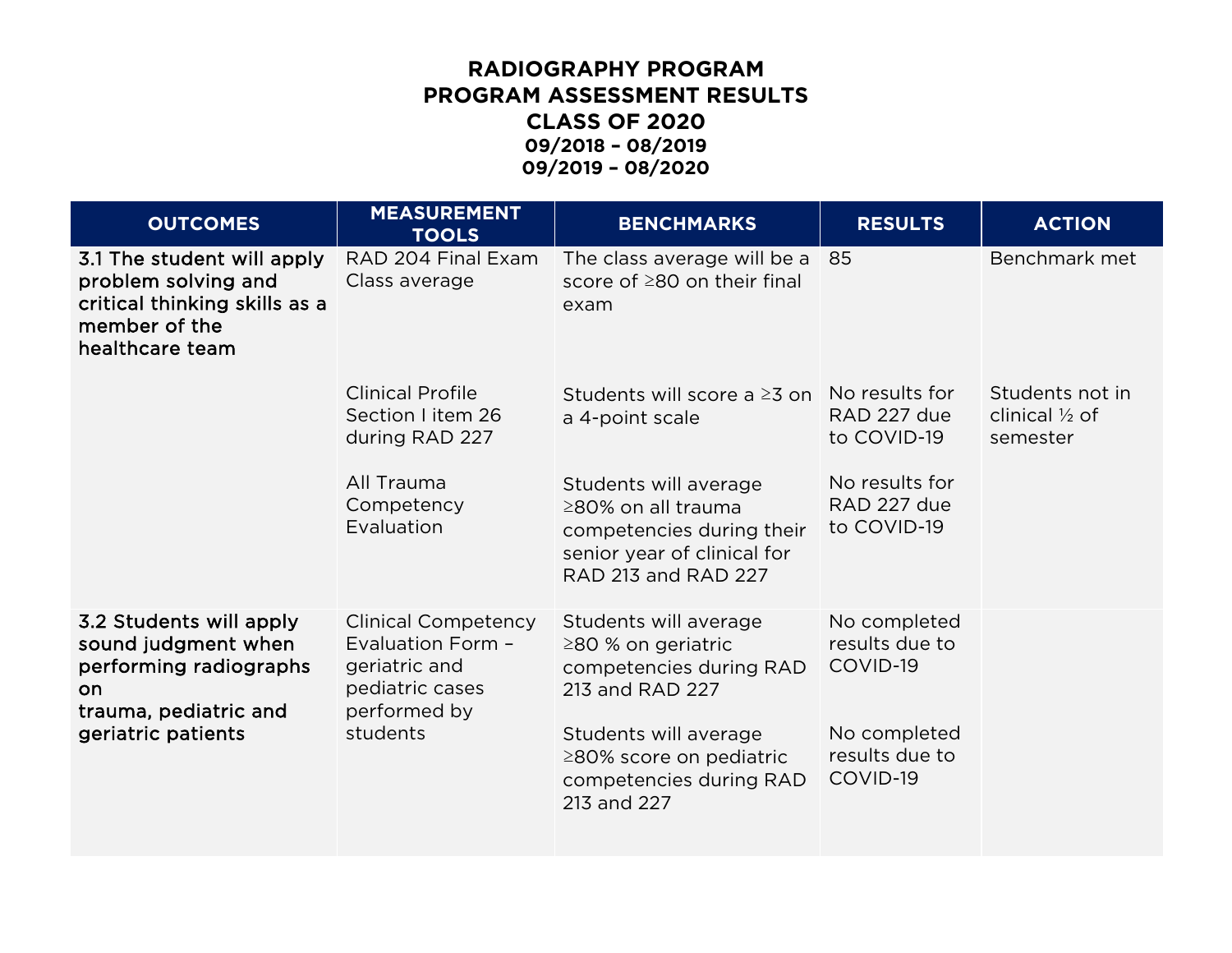| <b>OUTCOMES</b>                                                                                              | <b>MEASUREMENT</b><br><b>TOOLS</b>                                         | <b>BENCHMARKS</b>                                                                                 | <b>RESULTS</b>                        | <b>ACTION</b>                                                                                                 |
|--------------------------------------------------------------------------------------------------------------|----------------------------------------------------------------------------|---------------------------------------------------------------------------------------------------|---------------------------------------|---------------------------------------------------------------------------------------------------------------|
| 4.1 Students will conduct<br>themselves in a<br>professional/ethical<br>manner in the health care<br>setting | <b>Clinical Profile</b><br>Section D -<br><b>Professional Ethics</b>       | Students will average $\geq 8$<br>on a 12-point scale - RAD<br>120 of second profile              | 11.97                                 | Benchmark met<br>and improved                                                                                 |
|                                                                                                              | <b>Final Clinical Profile</b><br>Section D -<br><b>Professional Ethics</b> | Students will average ≥10<br>of final clinical profile on a<br>12-point scale - RAD 230           | No results due<br>to COVID-19         | Students not in<br>clinical                                                                                   |
|                                                                                                              | <b>Employer Survey</b><br>Question 8                                       | Graduates will score a $\geq 4$<br>on a 5 point scale                                             | $Q$ 8 = 4.57 (13)                     | Benchmark met                                                                                                 |
| 4.2 Students will work as<br>effective members of the<br>health care team                                    | <b>Clinical Profile</b><br>Section C - Attitude                            | Students will average ≥13<br>or higher on a 16-point<br>scale in RAD 120                          | 14.82                                 | Benchmark met;<br>slight decrease<br>from Class of<br>2019                                                    |
|                                                                                                              | <b>Final Clinical Profile</b><br>Section C - Attitude                      | Students will average ≥14<br>on final clinical profile of<br>16-point scale in RAD 230            | No results due<br>to COVID-19         |                                                                                                               |
|                                                                                                              | <b>Head Work Portfolio</b>                                                 | Each team will score ≥90%<br>for their portfolio on a<br>100-point score during<br><b>RAD 205</b> | 100 % from all<br>three lab<br>groups | Benchmark met;<br>faculty member<br>stated all<br>students worked<br>very hard to<br>accomplish this<br>task. |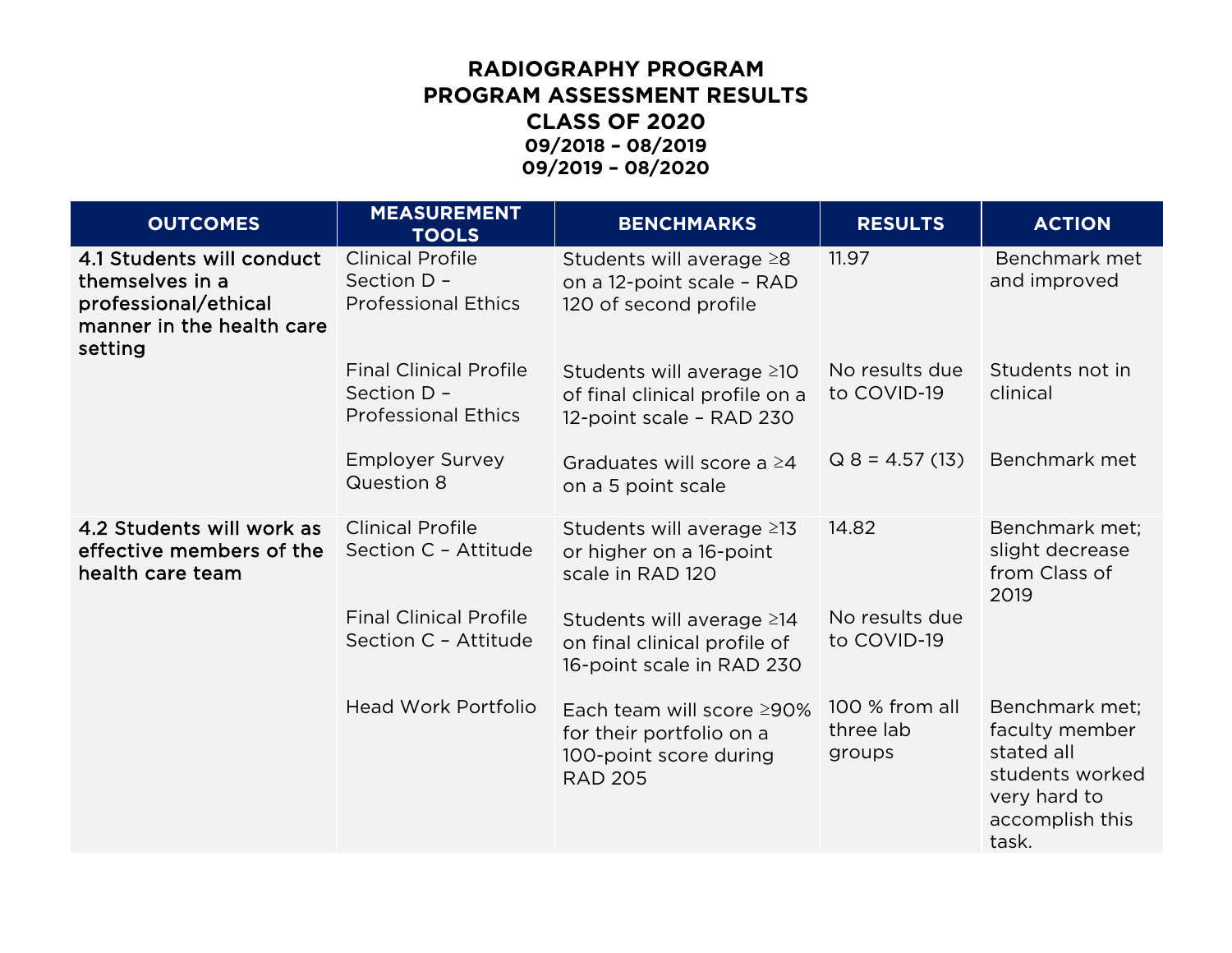1.1 Freshmen Anatomy and Positioning Skills: Benchmark met and increased from the Class of 2019. This is the fourth class that the anatomy and positioning skills results were separated.

Senior Anatomy and Positioning Skills: Benchmark met on positioning and anatomy skills. Will continue to practice and review in clinical and lab with regard to positioning skills. Anatomy skills were much improved from the Class of 2019, from 84.92 for the Class of 2019 to 95.00 for the Class of 2020. The program faculty will need to continue reviewing radiographs with the students to have their anatomy score continue to improve.

Exit Exam: Benchmark met, continue to stress the importance of passing the ARRT exam on the first attempt. 85% of the senior students passed the program's exit exam on their first attempt.

RAD 204 Test I: Benchmark met and much improved from the Class of 2019. For the Class of 2019, the benchmark was not met. For the Class of 2020, 85% of the students scored above 65% and only 13% fell below 65%.

1.2 RAD 107 Test 1 Principles of Radiation Protection: Benchmark met and increased from previous class by 6 points.

RAD 220 Test I: Benchmark met and increased class average from the Class of 2019. Faculty member will continue to monitor results of this tool and make any changes if necessary.

Positioning Skills Question #9: RAD 120 met. Stats only for RAD 120 due to COVID-19, and senior students were not in routine clinical for RAD 230.

Clinical Competency Evaluation Form: Section C #4 RAD 117; Benchmark met; will continue to monitor closely. RAD 227 – no information due to COVID-19.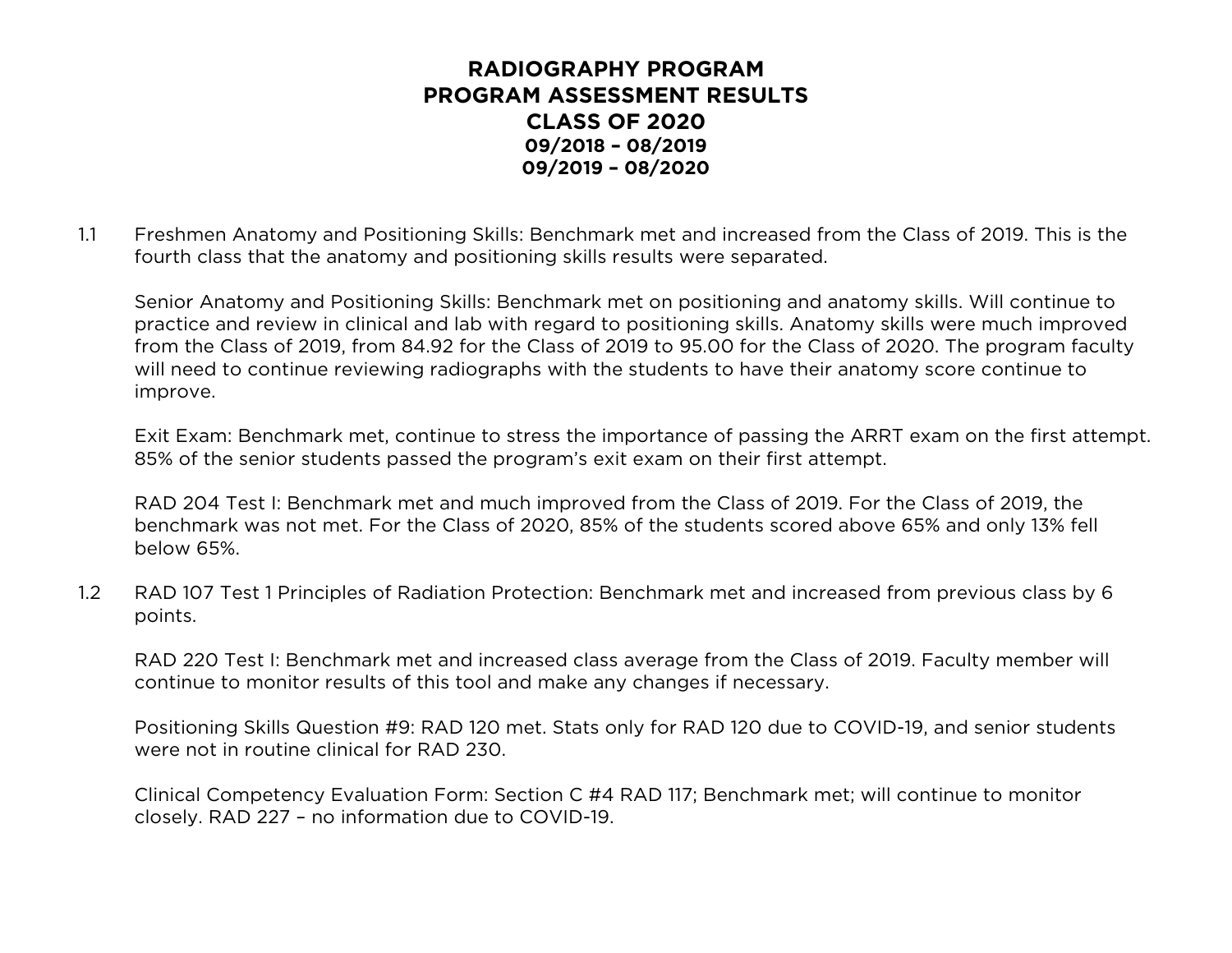Clinical Profile Section I #25 of second profile; RAD 120 met; RAD 230 benchmark met; faculty will continue to monitor the results of this tool and is currently satisfied with results.

2.1 Successful completion of written research paper in RAD 207; benchmark met and improved by 3.5% points in the class average. Rubric updates with slight changes for the research paper. Faculty member will evaluate rubric and make changes if necessary.

Written and Oral Presentation: Benchmark met. Faculty member re-evaluated the requirements of this presentation and made the necessary changes. Students had a 93.67 average for this presentation. A rubric is being used. Program Director will continue to watch this carefully to make sure the pattern of nearly perfect scores does not return.

- 2.2 Oral Presentation in RAD 200 Pathology; benchmark met with a slight increase from the Class of 2019. A rubric has been developed for this presentation.
- 3.1 Clinical Profile Section I #26: No results due to COVID-19.

Trauma Competency Evaluation: Data is only available for RAD 213 and partial data from RAD 227 due to COVID-19. The students were removed from clinical in mid-March because of COVID-19.

- 3.2 Clinical Competency Evaluations: Geriatric and Pediatric Cases
- 4.1 Clinical Profile Section D for RAD 120: Benchmark met and improved; will continue to monitor results.

Final Clinical Profile Section D for RAD 230: No results due to COVID-19 and students were not in their routine clinical assignments.

Employer Survey: The program received 13 surveys back from the clinical affiliates for graduates.